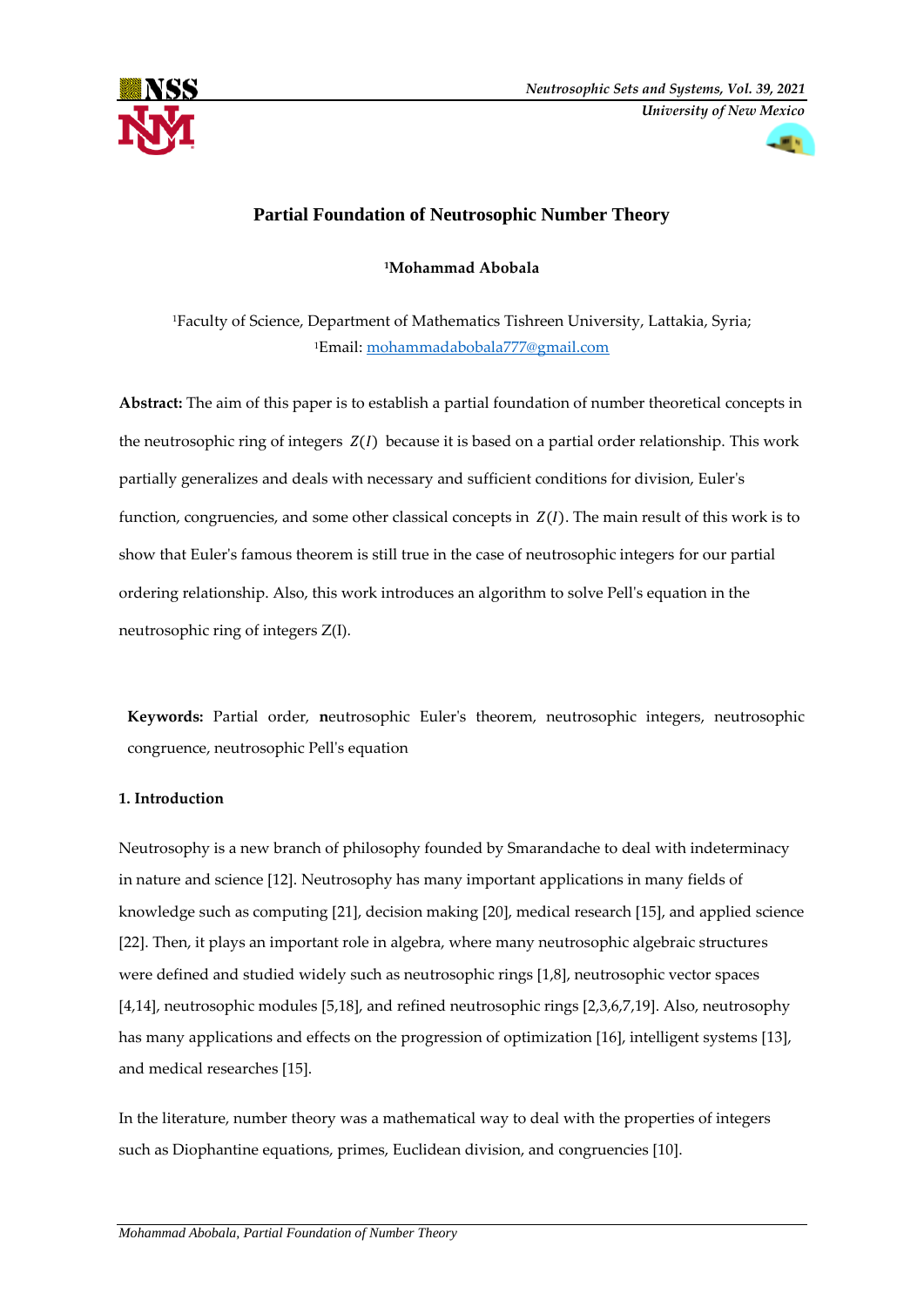Neutrosophic number theory began in [9], where some properties of neutrosophic integers were introduced such as the form of primes in Z(I). Also, neutrosophic linear Diophantine equation was solved for the first time in [11].

This work is devoted to establish the theoretical partial foundations of neutrosophic number theory to deal with properties of neutrosophic integers. We aim to close an important research gap by determining algorithms and conditions for division, congruencies, neutrosophic Pell's equation, and Euler's function and theorem in Z(I).

## **Preliminaries**

### **Definition 2.1: [1]**

Let *R* be any ring, I be an indeterminacy with the property  $I^2 = I$ . Then  $R(I) = \{a + bl : a, b \in R\}$  is called a neutrosophic ring.

If  $R = Z$  is the ring of integers, then  $Z(I) = \{a + bl; a, b \in Z\}$  is called the neutrosophic ring of integers. Elements of  $Z(I)$  are called neutrosophic integers.

**Remark:** The notion of indeterminacy I was proposed by Smarandache and Kandasamy in [8] as an algebraic element instead of logical meaning. We deal with it by using its multiplicative property  $I^2 = I$ , which helps in the building of neutrosophic algebraic structures.

## **Definition 2.2: [10]**

Pell's equation is the Diophantine equation with form  $X^2 - DY^2 = N$ ; where  $D, N \in Z$ .

#### **Theorem 2.3: [10]**

If the equation  $X^2 - DY^2 = 1$  has a solution, then  $D > 0$  and D is square free.

## **Theorem 2.4: [10]**

 $Z[\sqrt{d_1}]$  is an integral domain, where  $\,d_1\,$  is a square free integer.

#### **Theorem 2.5: [9]**

Let  $Z(I) = \{a + bl; a, b \in Z\}$  the neutrosophic ring of integers. Then primes in  $Z(I)$  have one of the following forms:

 $x = \pm p + (\pm 1 \pm p)I$  or  $x = \pm 1 + (\pm p \pm 1)I$ ; p is any prime in Z.

## **Definition 2.6: [19]**

Let  $R(I) = \{a + bl; a, b \in R\}$  be the real neutrosophic field, we say that  $a + bl \leq c + dl$  if and only if  $a \leq c$  and  $a + b \leq c + d$ .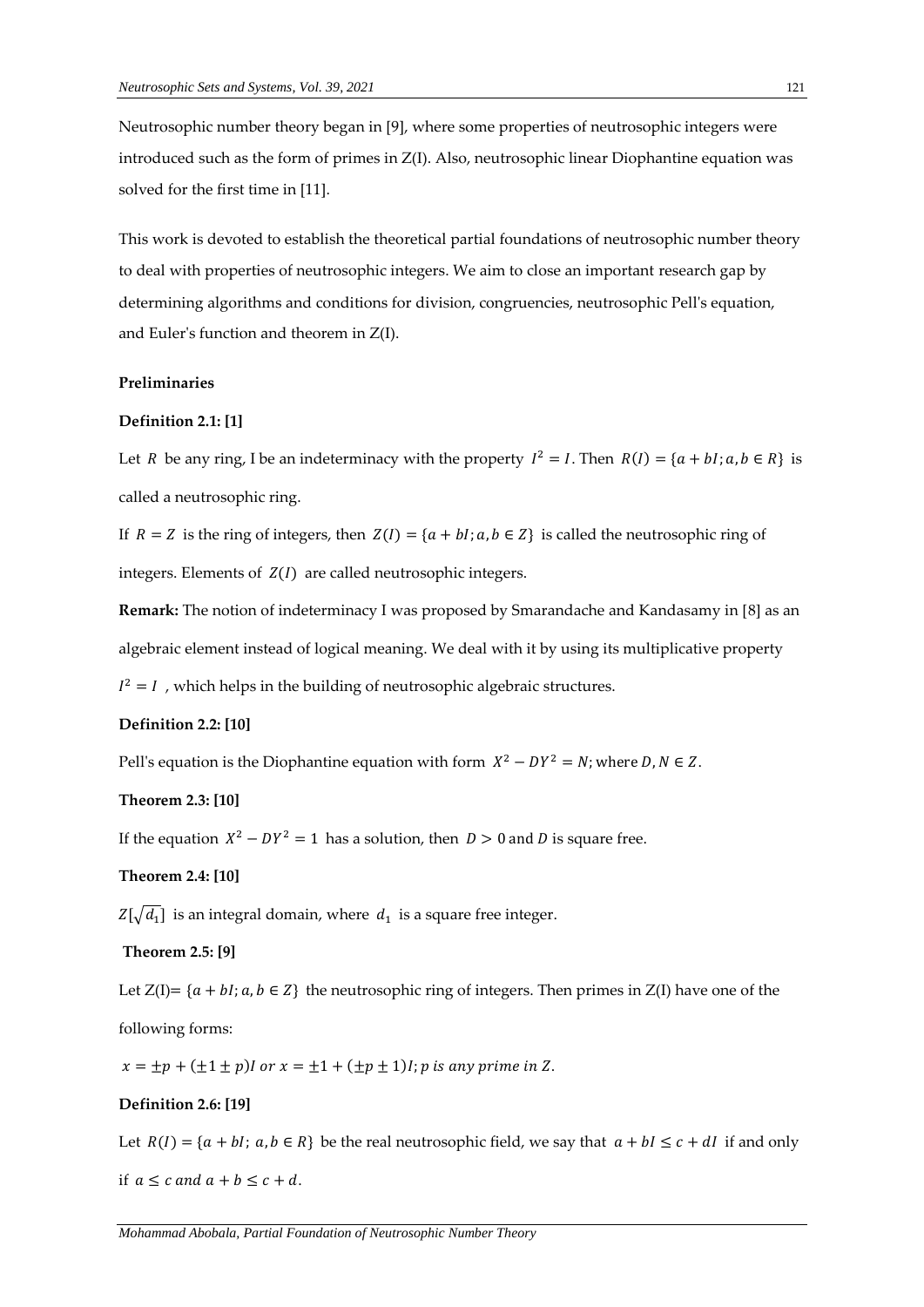### **Theorem 2.7: [19]**

The relation defined in Definition 2.6 is a partial order relation.

## **Remark 2.8: [19]**

According to Theorem 2.7, we are able to define positive neutrosophic real numbers as follows:

 $a + bI \ge 0 = 0 + 0$ . *I* implies that  $a \ge 0$ ,  $a + b \ge 0$ .

Absolute value on R(I) can be defined as follows:

 $|a + bI| = |a| + |I||a + b| - |a||$ , we can see that  $|a + bI| \ge 0$ .

## **Example 2.9: [19]**

 $x = 2 - I$  is a neutrosophic positive real number, since  $2 \ge 0$  and  $(2 - 1) = 1 \ge 0$ .

 $2 + I \ge 2$ , that is because  $2 \ge 2$  *and*  $(2 + 1) = 3 \ge (2 + 0) = 2$ .

**3. Number Theory in**  $Z(I)$ 

**Definition 3.1:** (Division)

Let  $Z(I) = \{a + bl; a, b \in \mathbb{Z}\}\$  the neutrosophic ring of integers. For any  $x, y \in Z(I)$ , we say that  $x|y$ 

if there is  $r \in Z(I)$ ;  $r \cdot x = y$ .

**Theorem 3.2: (**Form of division in *Z(I))*

Let  $Z(I) = \{a + bl; a, b \in Z\}$  the neutrosophic ring of integers,  $x = x_1 + x_2I$ ,  $y = y_1 + y_2I$  be two

arbitrary elements in  $Z(I)$ . Then  $x|y$  if and only if  $x_1|y_1$  and  $x_1 + x_2|y_1 + y_2$ .

## Proof:

Suppose that  $x|y$ , hence there is  $r = r_1 + r_2 I \in Z(I)$ ;  $r \cdot x = y$ . This implies

(I)  $r_1 x_1 = y_1$ , i.e.  $x_1 | y_1$ .

(*II*)  $r_1x_2 + r_2x_1 + r_2x_2 = y_2$ . By adding (I) to (II) we get

 $r_1x_1 + r_1x_2 + r_2x_1 + r_2x_2 = y_1 + y_2$ , this means that  $(r_1 + r_2)(x_1 + x_2) = y_1 + y_2$ .

Thus 
$$
x_1 + x_2 | y_1 + y_2
$$
.

Conversely, assume that  $x_1 | y_1$  and  $x_1 + x_2 | y_1 + y_2$ , hence there is  $a, b \in \mathbb{Z}$  such that  $ax_1 =$ 

 $y_1$  and  $b(x_1 + x_2) = y_1 + y_2$ . We put  $r = a + (b - a)I$ .

It is easy to see that  $r \cdot x = y$  and  $x | y$ .

## **Definition 3.3:** (primes)

Let  $Z(I) = \{a + bl; a, b \in Z\}$  the neutrosophic ring of integers. An arbitrary element  $x \in Z(I)$  is called prime if  $x|y \cdot z$  implies  $x|y \cdot y \cdot x|z$ .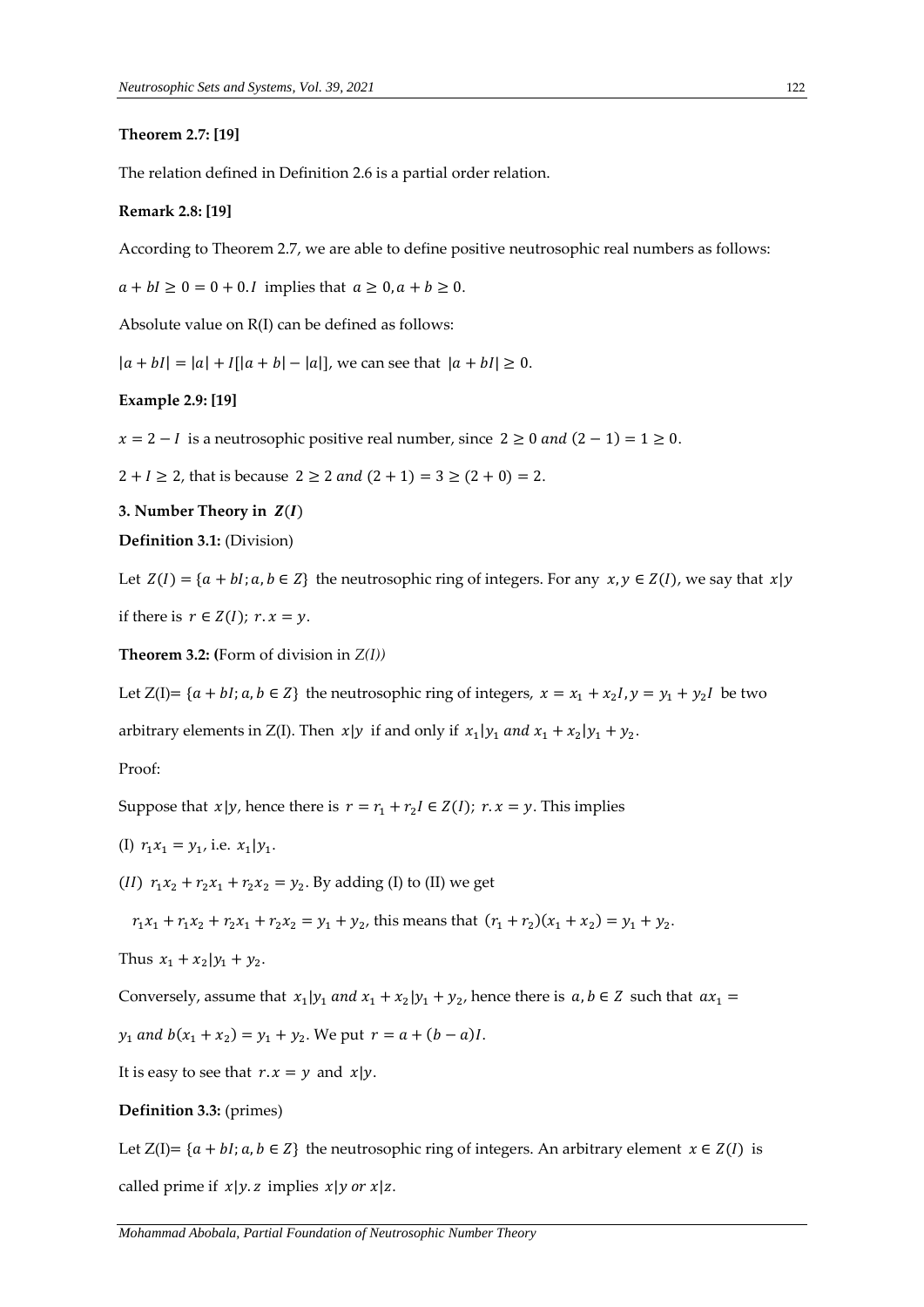#### **Theorem 3.4:** (Form of primes in  $Z(I)$ )

This result was proved in [9].

Let  $Z(I) = \{a + bl; a, b \in Z\}$  the neutrosophic ring of integers. Then primes in  $Z(I)$  have one of the following forms:

 $x = \pm p + (\pm 1 \pm p)I$  or  $x = \pm 1 + (\pm p \pm 1)I$ ; p is any prime in Z.

**Definition 3.5:** (Congruence)

(a) Let  $x = a + bI$ ,  $y = c + dI$ ,  $z = m + nI$  be three elements in Z(I). We say that  $x \equiv y (mod z)$  if and only if  $z | x - y$ .

(b) We say that  $z = \gcd(x, y)$  if and only if  $z | x$  and  $z | y$  and for each divisor  $c | x$  and  $c | y$ , then  $c | z$ .

 $x, y$  are called relatively prime in  $Z(I)$  if and only if  $gcd(x, y) = 1$ .

**Theorem 3.6:** (Form of congruencies in  $Z(I)$ )

Let  $x = a + bI$ ,  $y = c + dI$ ,  $z = m + nI$  be three elements in  $Z(I)$ . Then  $x \equiv y (mod z)$  if and only if  $a \equiv c \pmod{m}$ ,  $a + b \equiv c + d \pmod{m + n}$ .

Proof:

We suppose that  $x \equiv y (mod z)$ , hence  $z | x - y$ , i.e.  $m + nI/(a - c) + (b - d)I$ . This implies

 $m|a - c$  and  $m + n|(a + b) - (c + d)$ , thus  $a \equiv c \pmod{m}$ ,  $a + b \equiv c + d \pmod{m + n}$ .

Conversely, we suppose that  $a \equiv c \pmod{m}$ ,  $a + b \equiv c + d \pmod{m + n}$ , hence

 $m|a - c$  and  $m + n|(a + b) - (c + d)$ , this implies that  $m + n/(a - c) + (b - d)I$ , i.e.

 $|z|x - y|$ , which means that  $x \equiv y (mod z)$ .

### **Theorem 3.7:**

Let  $x = a + bI$ ,  $y = c + dI$ ,  $z = m + nI$  be three elements in *Z(I)*. Then

 $z = \gcd(x, y)$  if  $m = \gcd(a, c)$  and  $m + n = \gcd(a + b, c + d)$ .

#### Proof:

Consider  $z = m + nl$ , where  $m = \text{gcd}(a, c)$  and  $m + n = \text{gcd}(a + b, c + d)$ .

It is easy to check that  $z | x$  and  $z | y$ , that is because  $m = \text{gcd}(a, c) | a, m = \text{gcd}(a, c) | c$ , and

 $m + n = \gcd(a + b, c + d) | a + b, m + n = \gcd(a + b, c + d) | c + d$ . On the other hand, we assume

that  $l = f + gl$  is a common divisor of x and y. We shall prove that  $l | z$ .

Since *l* is a common divisor, then we have  $f | a$  and  $f | c$ , hence  $f | gcd(a, c) = m$ . Also, we have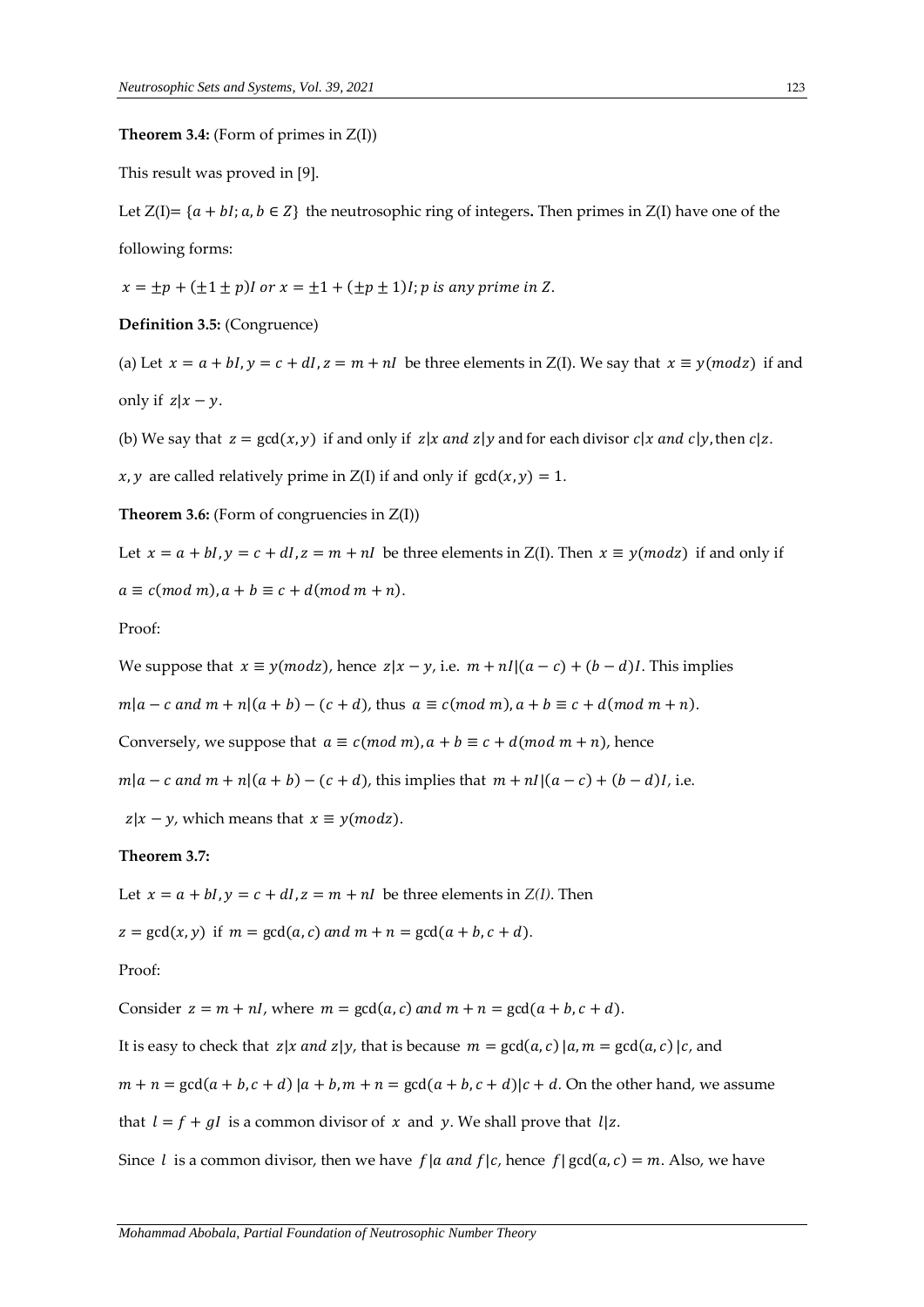$f + g | a + b$  and  $f + g | c + d$ , hence  $f + g | gcd(a + b, c + d) = m + n$ . This implies that

 $l | z$ , and  $z = \gcd(x, y)$ .

## **Example 3.8:**

(a)  $3 + 5I \equiv (1 + 3I)(mod 2 + 2I)$ . This is because  $3 \equiv 1(mod 2)$ ,  $3 + 5 = 8 \equiv 1 + 3 = 4(mod 4)$ .

(b)  $gcd(3 + 5l, 1 + 3l) = 1 + 3l$ , that is because  $gcd(3,1) = 1 = m$ ,  $gcd(3 + 5,1 + 3) = gcd(8,4) = 4$ 

 $m + n$ , thus  $m + nI = 1 + 3I = \gcd(3 + 5I, 1 + 3I)$ .

**Theorem 3.9:** (Euclidian division theorem in Z(I))

Let Z(I) be the neutrosophic ring of integers,  $x = a + bI$ ,  $y = c + dI$  be two arbitrary elements in

Z(I). There are two elements  $q = s + tI$ ,  $r = m + nI$  such that  $x = q$ .  $y + r$ .

#### Proof:

This proof is different from the proof which was introduced in [9].

By the division theorem in Z, we can find the following integers:

 $q_1, q_2, r_1, r_2$ :  $a = q_1 c + r_1$ , and  $a + b = (c + d)q_2 + r_2$ . By putting  $s = q_1, t = (q_2 - q_1)$ ,  $m = r_1, n =$ 

 $(r_2 - r_1)$ , we find that  $x = q. y + r$ .

#### **Example 3.10:**

Consider the following neutrosophic integers  $x = 5 + 4I$ ,  $y = 3 + I$ . There are  $q = 1 + I$ ,  $r = 2 - I$ such that  $x = q$ ,  $y + r$ .

**Remark 3.11**: (Solvability of a linear congruence in Z(I))

To solve a linear congruence  $x + yI \equiv a + bl (mod m + nI)$ . We should take its equivalent

congruencies according to Theorem 3.6:

 $x \equiv a (mod \ m)$ , and  $x + y \equiv (a + b) (mod \ m + n)$ . We solve the equivalent system, and compute x, y.

#### **Example 3.12**:

Consider the following neutrosophic linear congruence (\*)  $x + yI \equiv 1 + 7I (mod 4 + I)$ . Its

equivalent system is:

(a)  $x \equiv 1 \pmod{4}$ . (It has a solution  $x = 1$ ).

 $(b)x + y \equiv 8 \pmod{5}$ . (It has a solution  $x + y = 3$ , hence  $y = 2$ . This means that  $1 + 2i$  is a solution of the neutrosophic congruence (\*).

We can see that  $4 + I[(1 + 2I) - (1 + 7I)$ , that is because  $(4 + I)(-I) = -5I$ .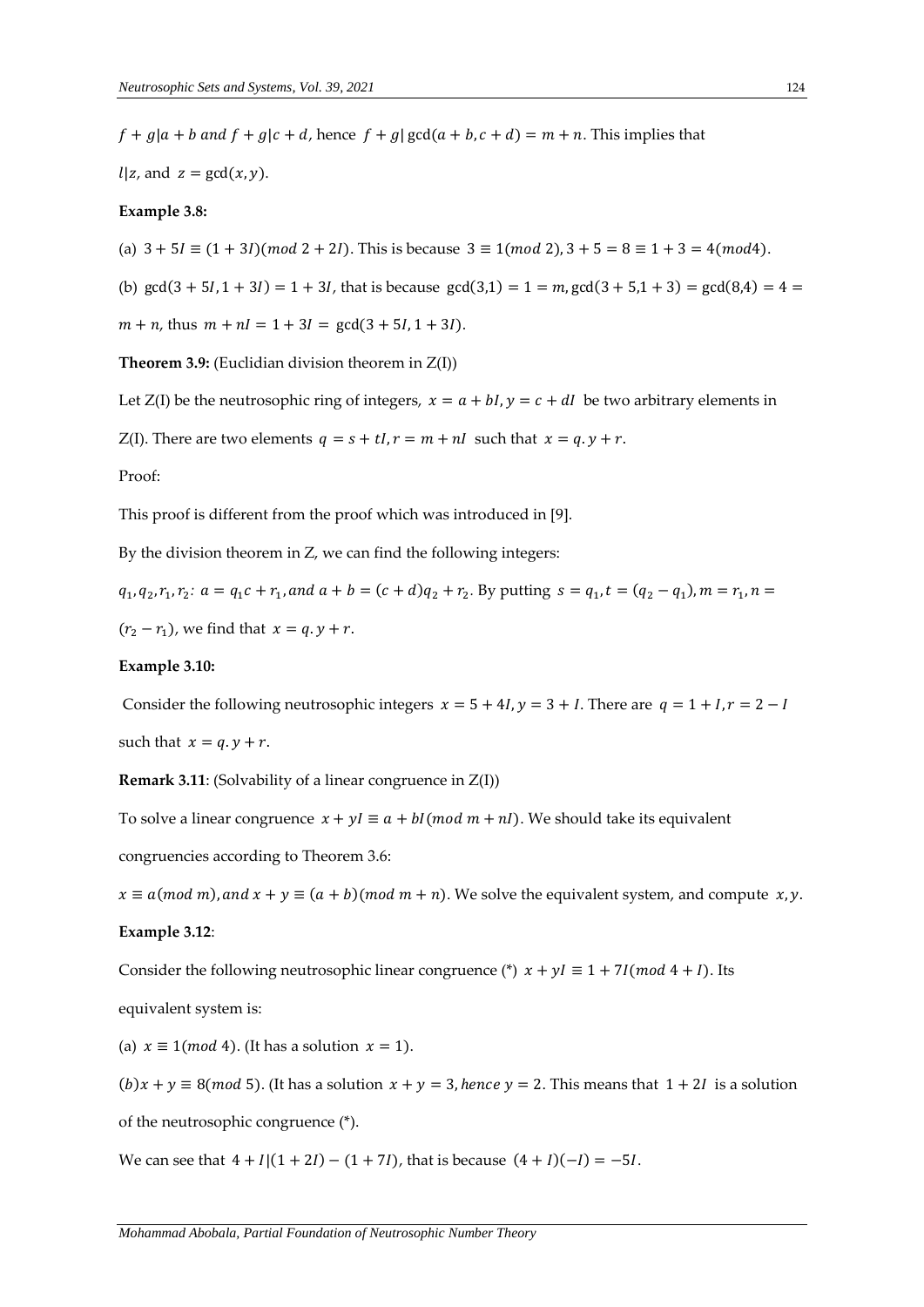#### **Definition 3.14:** (Euler's function in Z(I))

We define the neutrosophic Euler's function on  $Z(I)$  as follows:

 $\varphi(a + bl) = |\{x = c + dl\}|\gcd(c + dl, a + bl) = 1\}|$ , where  $c + dl \le a + bl$ .

**Theorem 3.15**: (Euler's Theorem in *Z(I))*

(a) Let  $x = a + bI$  be any element in  $Z(I)$ , then  $\varphi(x) = \varphi(a) \times \varphi(b + a)$ .

(b) If  $y = c + dI$  is a neutrosophic integer with  $gcd(x, y) = 1$ , hence  $y^{\varphi(x)} \equiv 1 (mod x)$ .

(neutrosophic Euler's Theorem).

## Proof:

(a) Let  $y = c + dI$  be any neutrosophic integer with,  $c + dI \le a + bI$ , and  $gcd(x, y) = 1$ . We can see by Theorem 3.7 that

 $gcd(a, c) = 1, gcd(a + b, c + d) = 1$ , i.e.  $(a, c)$  are relatively prime and  $(a + b, c + d)$  are relatively prime, hence we get that  $\varphi(x) = \varphi(a) \times \varphi(b + a)$ .

(b) By classical Euler's Theorem, we have  $c^{\varphi(a)} \equiv 1 (mod \ a)$ , and  $(c + d)^{\varphi(a+b)} \equiv 1 (mod \ a+b)$ , that is because  $gcd(a, c) = gcd(a + b, c + d) = 1$  under the assumption of  $gcd(x, y) = 1$ . Now, we can write  $c^{\varphi(a)\times\varphi(b+a)} = c^{\varphi(x)} \equiv 1 \pmod{a}$ ,  $(c+d)^{\varphi(a)\times\varphi(b+a)} = (c+d)^{\varphi(x)} \equiv 1 \pmod{a+b}$ .

Now, we compute

$$
y^{\varphi(x)} = (c + dI)^{\varphi(x)} = c^{\varphi(x)} + I[\sum_{i=1}^{\varphi(x)} (\frac{\varphi(x)}{i}) c^{\varphi(x) - i} d^i] = c^{\varphi(x)} + I[(c + d)^{\varphi(x)} - c^{\varphi(x)}] = m + nI.
$$

We remark that  $m = c^{\varphi(x)} \equiv 1 (mod \ a)$ ,  $m + n = (c + d)^{\varphi(x)} \equiv 1 (mod \ a + b)$ , this implies that  $y^{\varphi(x)} = m + nI \equiv 1 \pmod{a + bl}$ , according to Theorem 3.6.

The previous theorem will open a new door in the study of neutrosophic number theory, since it clarifies that Euler's famous theorem is still true in the case of neutrosophic integers.

**Remark 3.16**: (Solving a congruence linear system in Z(I))

To solve a linear system of congruencies in Z(I), we can solve the corresponding equivalent system in  $Z$ .

### **Example 3.17:**

Consider the following linear system of congruencies in Z(I).

 $2x + (3y - 2x)I \equiv 3 + I(mod 7 + 4I),$   $4x + (y - 4x)I \equiv 7 - 5I(mod 13 - 10I)$ , we aim to find  $x, y$ .

The corresponding linear system in  $Z$  according to Theorem 3.6 is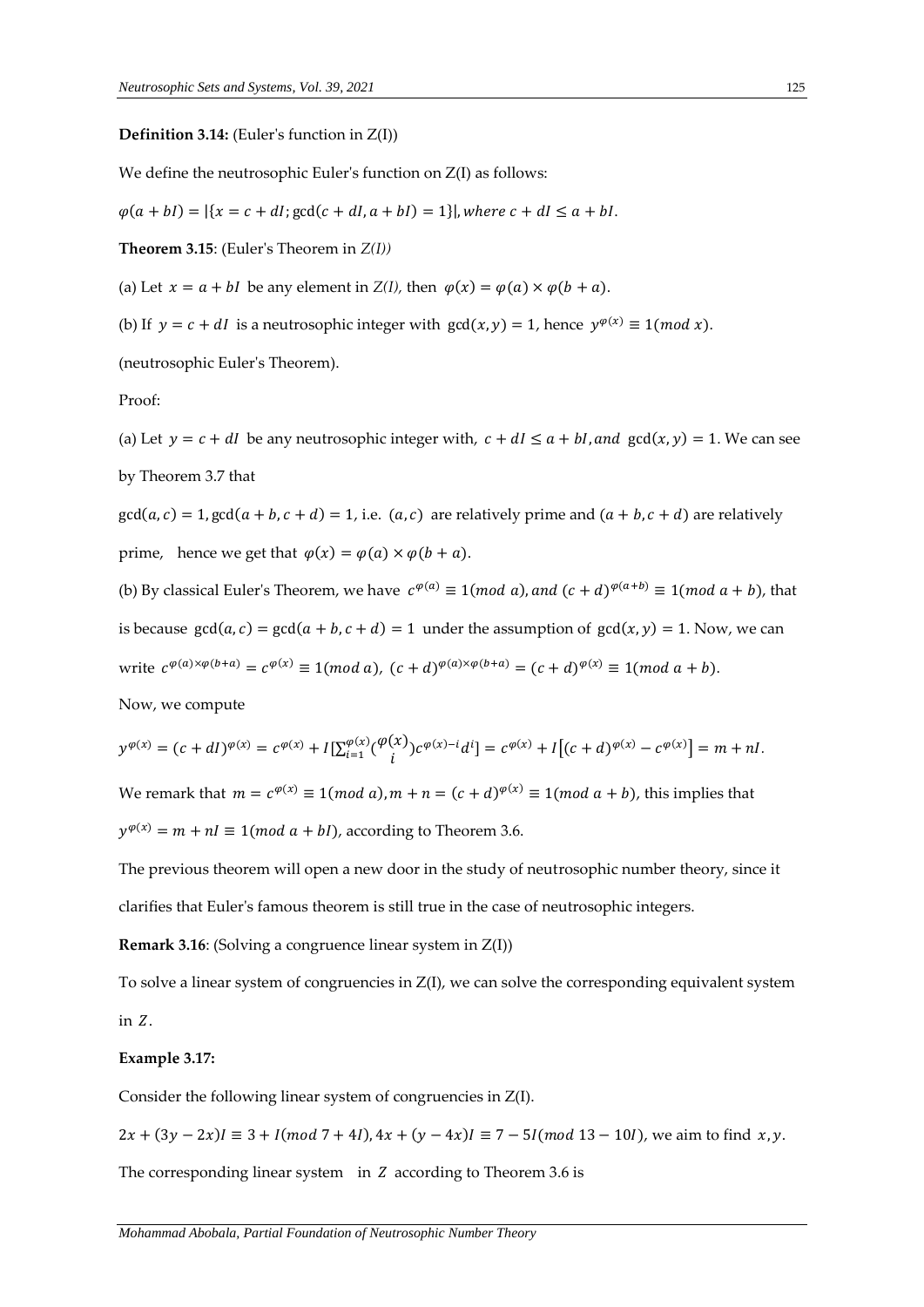$2x \equiv 3 \pmod{7}$ ,  $3y \equiv 4 \pmod{11}$ ,  $4x \equiv 7 \pmod{13}$ ,  $y \equiv 2 \pmod{3}$ , it has a solution  $x = y = 5$ .

Thus the neutrosophic congruence in  $Z(I)$  has a solution  $10 + 5I$ ,  $20 - 15I$ .

### **4. Neutrosophic Pell's equation**

#### **Definition 4.1:**

Let  $Z(I) = \{a + bl; a, b \in Z\}$  be the neutrosophic ring of integers. The neutrosophic Pell's Equation in Z(I) is defined as follows:

 $X^2 - DY^2 = C$ ;  $X, Y, D, C \in Z(I)$ .

We show the sufficient condition for solvability of neutrosophic Pell's equation.

#### **Theorem 4.2:**

Let  $Z(I) = \{a + bl; a, b \in Z\}$  be the neutrosophic ring of integers,(\*)  $X^2 - DY^2 = C$ ;  $X, Y, D, C \in Z(I)$ be a neutrosophic Pell's equation with  $X = x_1 + x_2 I$ ,  $Y = y_1 + y_2 I$ ,  $D = d_1 + d_2 I$ ,  $C = c_1 + c_2 I$ . This equation is equivalent to the following two classical Pell's equations:

(a)  $x_1^2 - d_1 y_1^2 = c_1$ . (b)  $(x_1 + x_2)^2 - (d_1 + d_2)(y_1 + y_2)^2 = c_1 + c_2$ . Proof:

It is sufficient to prove that equation (\*) implies (a), (b).

By computing (\*), we get

$$
(x_1 + x_2 I)^2 - (d_1 + d_2 I)(y_1 + y_2 I)^2 = c_1 + c_2 I
$$
, this implies

 $[x_1^2 - d_1y_1^2] + I[2x_1x_2 + x_2^2 - d_1y_2^2 - d_2y_1^2 - 2d_1y_1y_2 - 2d_2y_1y_2 - d_2y_1^2 - d_2y_2^2 - 2d_1d_2y_1^2 2d_1d_2y_1y_2 - 2d_1d_2y_2^2$  =  $c_1 + c_2I$ , thus

 $x_1^2 - d_1 y_1^2 = c_1$ . (Equation (a)), and

(\*\*)  $2x_1x_2 + x_2^2 - d_1y_2^2 - d_2y_1^2 - 2d_1y_1y_2 - 2d_2y_1y_2 - d_2y_1^2 - d_2y_2^2 - 2d_1d_2y_1^2 - 2d_1d_2y_1y_2 2d_1d_2y_2^2 = c_2$ , by adding equation (a) to (\*\*), we get

 $x_1^2 - d_1y_1^2 + 2x_1x_2 + x_2^2 - d_1y_2^2 - d_2y_1^2 - 2d_1y_1y_2 - 2d_2y_1y_2 - d_2y_1^2 - d_2y_2^2 - 2d_1d_2y_1^2$  $2d_1d_2y_1y_2 - 2d_1d_2y_2^2 = c_1 + c_2$ , hence

$$
(x_1 + x_2)^2 - (d_1 + d_2)(y_1 + y_2)^2 = c_1 + c_2.
$$
 (Equation (b)).

#### **Remark 4.3:**

To solve the neutrosophic Pell's equation  $X^2 - DY^2 = C$ , follow these steps

1) Solve  $x_1^2 - d_1y_1^2 = c_1$ , if it is possible.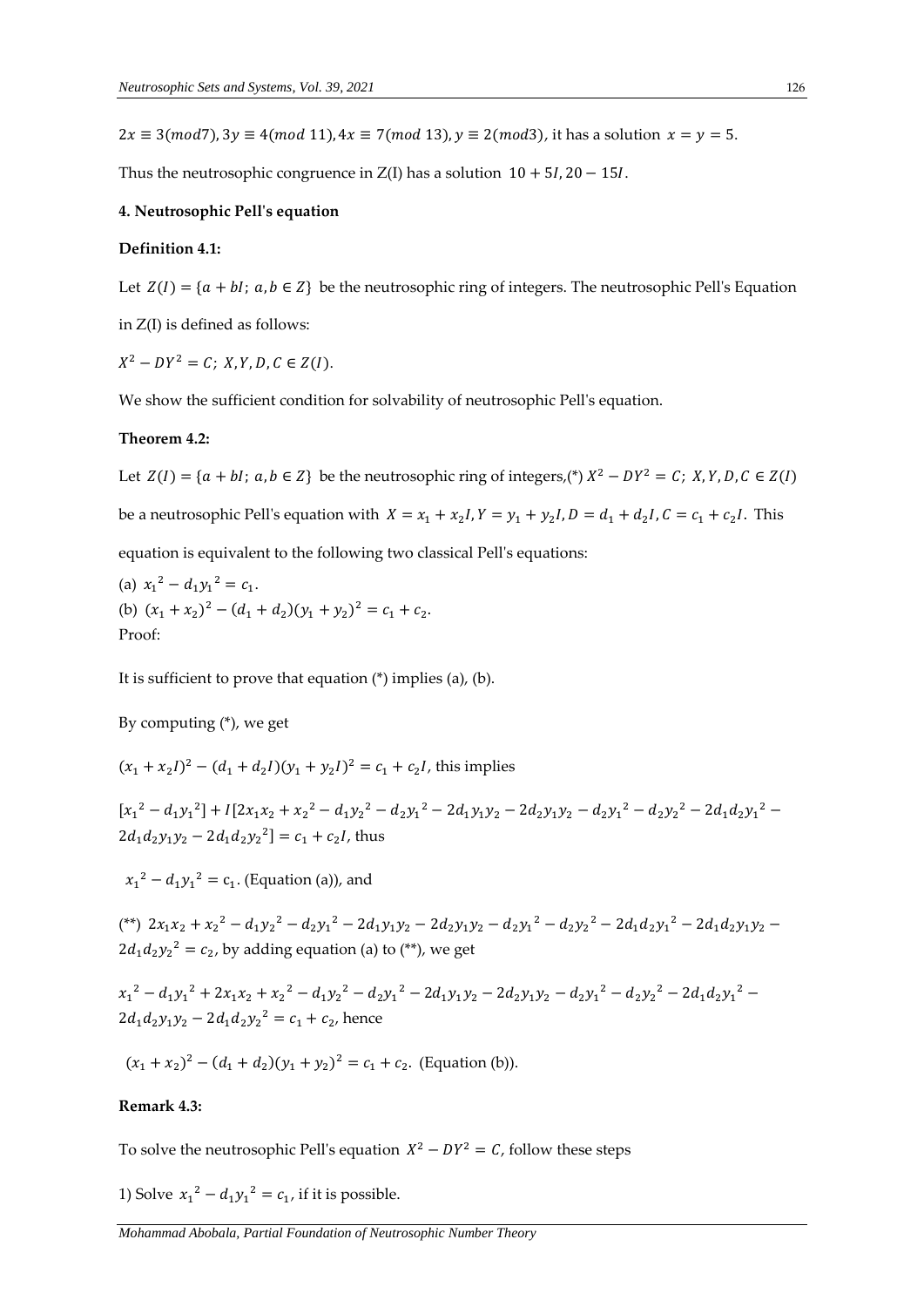2) Solve  $(x_1 + x_2)^2 - (d_1 + d_2)(y_1 + y_2)^2 = c_1 + c_2$ , if it is possible.

3) Compute  $x_2, y_2$ .

We study some special neutrosophic Pell's equations.

#### **Theorem 4.4:**

If the neutrosophic Pell's equation  $X^2 - DY^2 = 1$  has non trivial solutions, then

 $d_1 > 0, d_1 + d_2 > 0$ , and  $d_1, d_1 + d_2$  are square free.

Proof:

According to Theorem 4.2, the equation  $X^2 - DY^2 = 1$  is equivalent to (a)  $x_1^2 - d_1y_1^2 = 1$ .

(b)  $(x_1 + x_2)^2 - (d_1 + d_2)(y_1 + y_2)^2 = 1$ .

By Theorem , thus (a), (b) have non trivial solutions. By Theorem 2.3 , we find that  $d_1 > 0$ ,  $d_1 + d_2 >$ 0, and  $d_1$ ,  $d_1 + d_2$  are square free.

## **Example 4.5:**

The equation  $X^2 - (2 + 3I)Y^2 = 1$  has non trivial solution, that is because:

The equivalent system is: (a)  $x_1^2 - 2y_1^2 = 1$ , (b)  $(x_1 + x_2)^2 - 5(y_1 + y_2)^2 = 1$ .

Equation (a) has a solution  $x_1 = 3$ ,  $y_1 = 2$ . Equation (b) has a solution  $x_1 + x_2 = 9$ ,  $y_1 + y_2 = 4$ , thus

 $x_2 = 9 - x_1 = 6, y_2 = 4 - y_1 = 2$ . So  $X = 3 + 6I$ ,  $Y = 2 + 2I$ . We can see easily that  $2 > 0.2 + 3 = 5 >$ 0, and  $2,2 + 3 = 5$  are square free.

### **Example 4.6:**

Let  $X^2 - (3 - I)Y^2 = -3 + I$  be a neutrosophic Pell's equation. Its equivalent system is

 $x_1^2 - 3y_1^2 = -3$ ,  $(x_1 + x_2)^2 - (2)(y_1 + y_2)^2 = -2$ . The first equation has the solution

 $x_1 = 3$ ,  $y_1 = 2$ , the second one has the solution

 $x_1 + x_2 = 4$ ,  $y_1 + y_2 = 3$ , thus  $x_2 = 1$ ,  $y_2 = 1$ . We find that  $X = 3 + I$ ,  $Y = 2 + I$  is a solution of  $X^2$  –  $(3 – I)Y^2 = -3 + I$ .

## **Theorem 4.7:**

If the Pell's equation  $x_1^2 - d_1y_1^2 = c_1$ ;  $d_1, c_1 \in \mathbb{Z}$  has m solutions exactly. Then the neutrosophic Pell's equation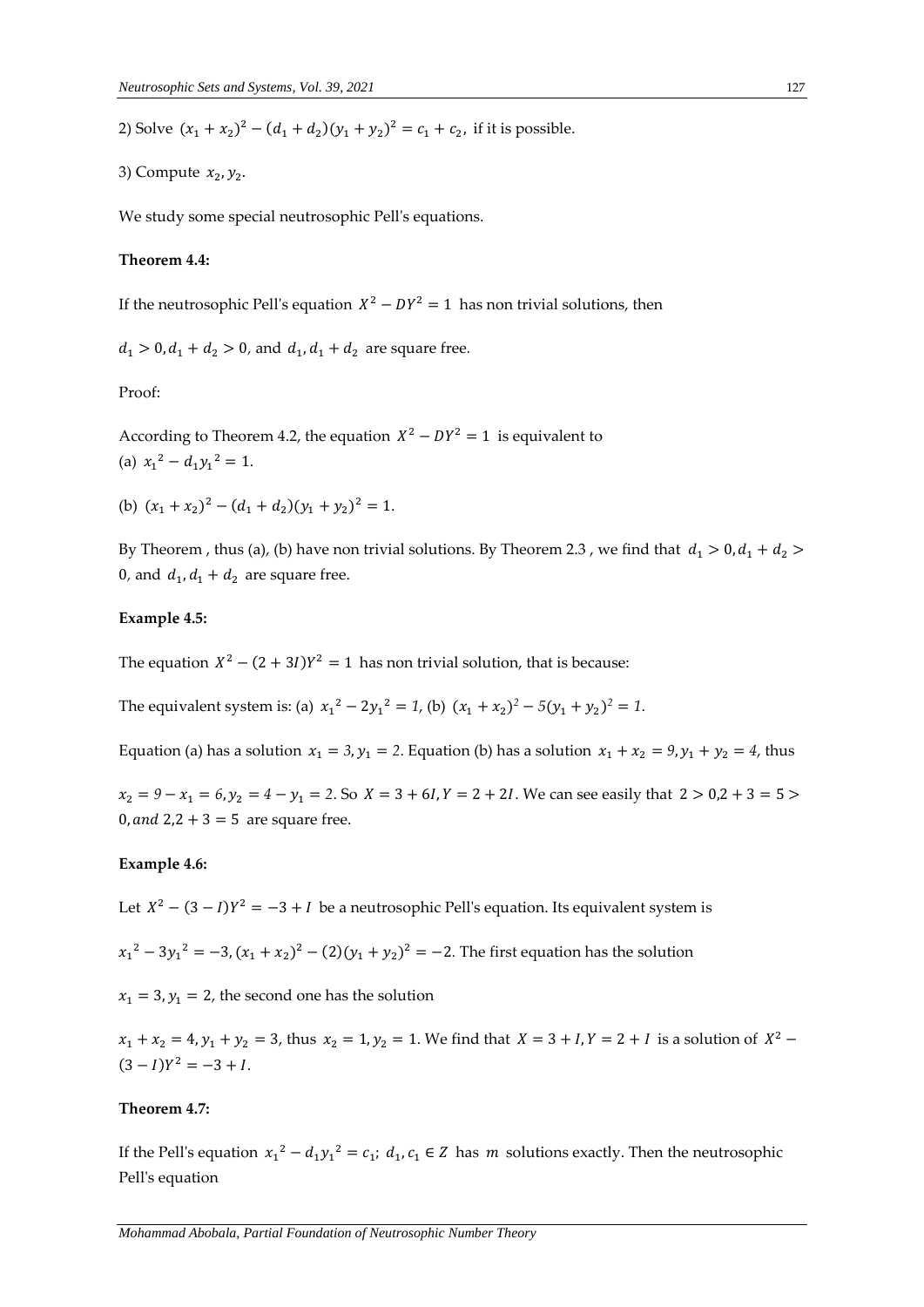$X^2 - d_1 Y^2 = c_1$ ;  $X = x_1 + x_2 I$ ,  $Y = y_1 + y_2 I$  has exactly  $m^2$  solutions.

Proof:

 $X^2 - d_1 Y^2 = c_1$  is equivalent to the system:

(a) 
$$
x_1^2 - d_1y_1^2 = c_1
$$
.

(b)  $(x_1 + x_2)^2 - d_1(y_1 + y_2)^2 = c_1$ .

We can see that (a), (b) are the same Pell's equation, thus each one has m solutions. Hence we have for each value of  $x_1$ , (*m*) corresponding values of  $x_2$ , and we get the same thing for  $y_1, y_2$ . Thus we have exactly  $m^2$  solutions for equation  $X^2 - d_1 Y^2 = c_1$ .

#### **Theorem 4.8:**

If the neutrosophic Pell's equation  $X^2 - Dy^2 = C$ ;  $D = a - aI$ ;  $a \in Z$  is solvable, then  $c_1 + c_2$  is a square.

Proof:

Suppose that  $X^2 - Dy^2 = C$  has a solution  $X = x_1 + x_2I$ ,  $Y = y_1 + y_2I$ , then

 $x_1^2 - ay_1^2 = c_1$ ,  $(x_1 + x_2)^2 - (a - a)(y_1 + y_2)^2 = c_1 + c_2$  are solvable equations, thus

 $(x_1 + x_2)^2 = c_1 + c_2$ , and  $c_1 + c_2$  is a square.

#### **Theorem 4.9:**

If the neutrosophic Pell's equation  $X^2 - Dy^2 = C$ ;  $D = aI$ ;  $a \in Z$  is solvable, then  $c_1$  is a square.

Proof:

Suppose that  $X^2 - Dy^2 = C$  has a solution  $X = x_1 + x_2I$ ,  $Y = y_1 + y_2I$ , then

 $x_1^2 - 0. y_1^2 = c_1, (x_1 + x_2)^2 - (a)(y_1 + y_2)^2 = c_1 + c_2$  are solvable equations, thus

 $x_1^2 = c_1$ , and  $c_1$  is a square.

#### **Remark 4.10:**

If the neutrosophic Pell's equation  $X^2 - Dy^2 = C$ ;  $D = aI$ ;  $a \in Z$  is solvable, then it has an infinite number of solutions. This is because  $x_1 = \pm \sqrt{c_1}$  and  $(y_1 + y_2)^2$  is constant, i.e there is an infinite number of possible solutions. For every value of  $y_1$ , there is a single related value of  $y_2$ .

## **Example 4.11:**

Consider the following neutrosophic Pell's equation  $X^2 - IY^2 = 1 + 4I$ , the equivalent system is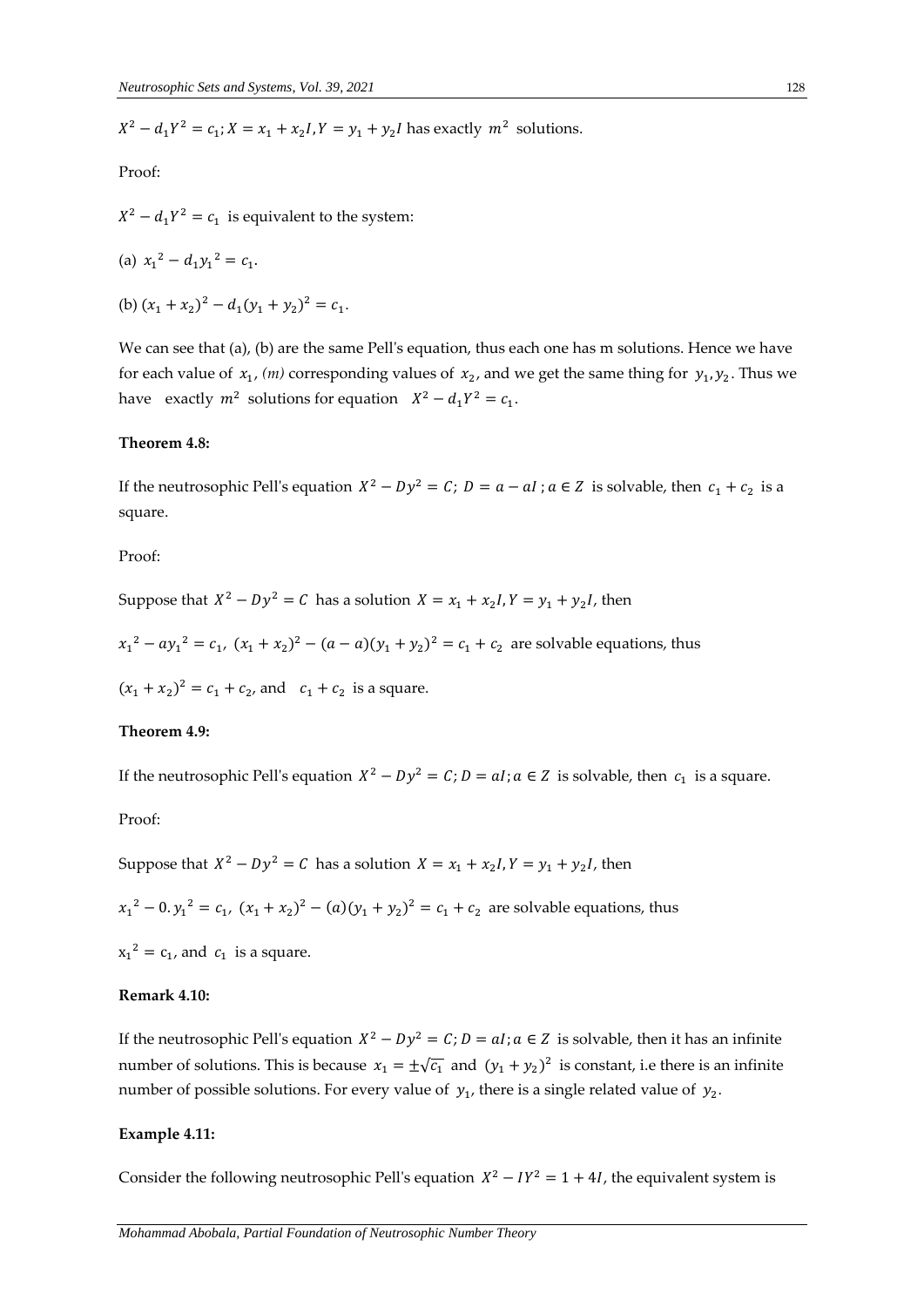$$
x_1^2 = 1
$$
,  $(x_1 + x_2)^2 - (y_1 + y_2)^2 = 5$ . It has a solution  $x_1 = 1$ ,  $x_2 = 2$ ,  $y_1 + y_2 = 2$ .

We can see that the solutions of  $X^2 - IY^2 = 1 + 4I$  are:

$$
X = 1 + 2I \text{ or } X = -1 + 4I, Y = y_1 + (2 - y_1)I.
$$

#### **Theorem 4.12:**

Let  $x_1^2 - d_1y_1^2 = c_1, x_2^2 - d_2y_2^2 = c_2$  be two classical Pell's equations. They can be transformed into one corresponding neutrosophic Pell's equation (\*)  $X^2 - DY^2 = C$ ;  $X = x_1 + (x_2 - x_1)I$ ,  $Y =$  $y_1 + (y_2 - y_1)I$ 

$$
D = d_1 + (d_2 - d_1)I, C = c_1 + (c_2 - c_1)I.
$$

#### Proof:

The proof holds directly by easy computing of equation (\*).

#### **Example 4.13:**

Let  $x_1^2 - 2y_1^2 = 1$ ,  $x_2^2 - 3y_2^2 = 5$  be two Pell's equations. The corresponding neutrosophic Pell's equation is  $[x_1 + (x_2 - x_1)I]^2 - (2 + I)[y_1 + (y_2 - y_1)I]^2 = 1 + 4I$ .

## **Theorem 4.14:**

The neutrosophic Pell's equation (\*)  $X^2 - DY^2 = aI$ ; ( $d_1$  is a positive integer and square free) has solutions if and only if the equation

 $x_2^2 - (d_1 + d_2)y_2^2 = a$  has solutions. Its solution has the form  $X = x_2I, Y = y_2I$ .

Proof:

The equivalent system of (\*) is:

(a) 
$$
x_1^2 - d_1 y_1^2 = 0
$$
.

(b)  $(x_1 + x_2)^2 - (d_1 + d_2)(y_1 + y_2)^2 = a$ .

Equation (a) has only the zero solution, that is because  $\ Z[\sqrt{d_1}]$  is an integral domain, thus  $\ x_1 =$  $y_1 = 0.$ 

Equation (b) becomes  $x_2^2 - (d_1 + d_2)y_2^2 = a$ . Hence (\*) has solutions if and only if (b) has solutions.

The solutions of (\*) have the property  $x_1 = y_1 = 0$ , so they have the form  $X = x_2 I$ ,  $Y = y_2 I$ .

## **4. Conclusions**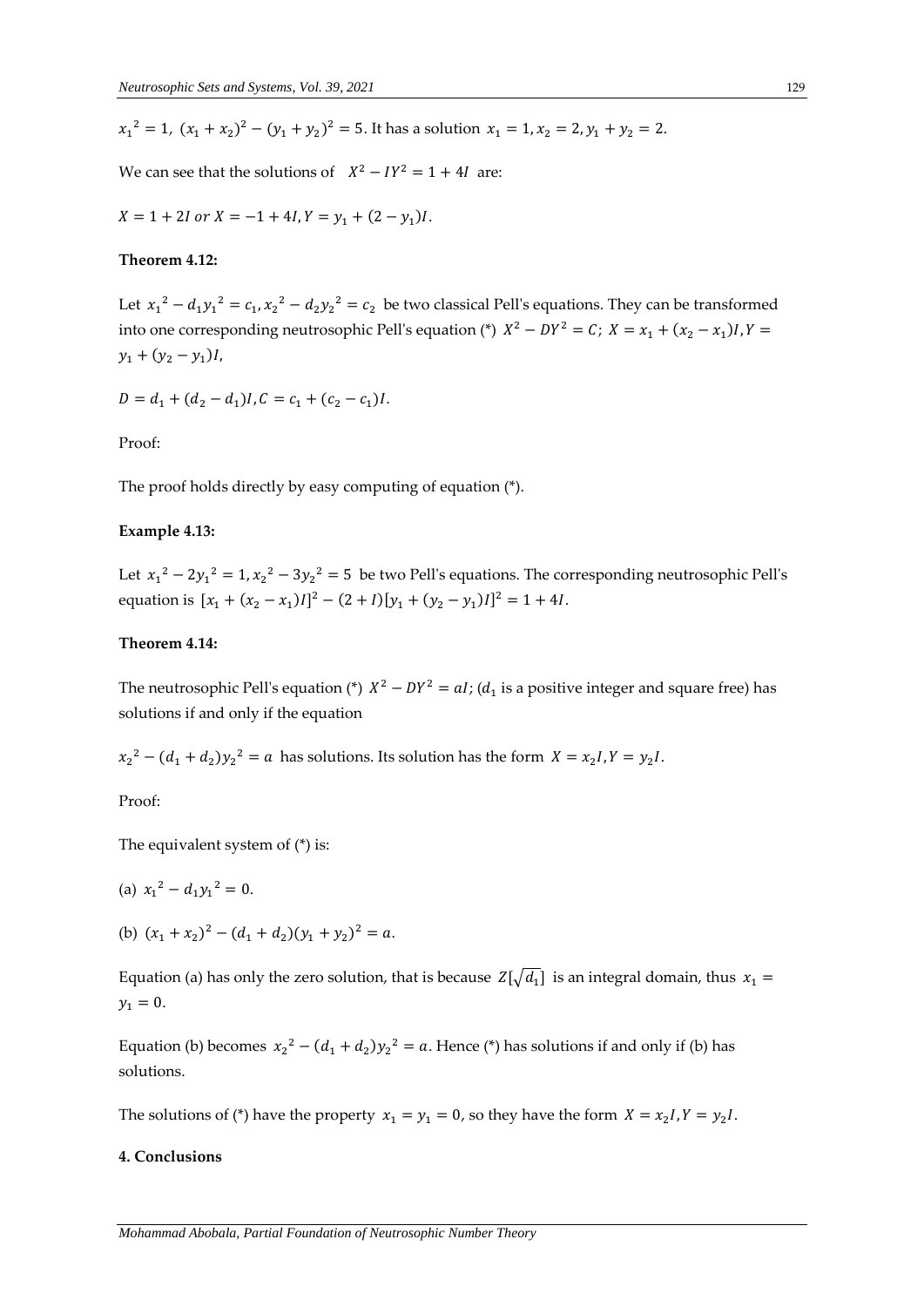In this article, we have established the partial basic theory of neutrosophic numbers. Concepts such as division, relatively primes, congruencies, and Pell's equation were discussed and handled in the case of neutrosophic integers. Also, we have proved that Euler's famous theorem is still true in *Z(I).*

This work can be considered as a primary step in the study of neutrosophic number theory, we aim that it will be very effective in the study of neutrosophic integers.

We want to refer that we obtained our results about Euler's theorem under a partial order relation on neutrosophic integers.

As a future research direction, we aim to find a total order relation and to check Euler's theorem under it.

**Funding:** This research received no external funding.

**Conflicts of Interest:** The authors declare no conflict of interest.

## **References**

[1] Abobala, M*.,* "On Some Special Substructures of Neutrosophic Rings and Their Properties", International Journal of Neutrosophic Science", Vol. 4, pp. 72-81, 2020.

[2] Abobala, M., "On Some Special Substructures of Refined Neutrosophic Rings*",* International

Journal of Neutrosophic Science, Vol. 5, pp. 59-66, 2020.

[3] Abobala, M,. "Classical Homomorphisms between Refined Neutrosophic Rings and

Neutrosophic Rings", International Journal of Neutrosophic Science, Vol. 5, pp. 72-75, 2020.

[4] Abobala, M., "AH-Subspaces in Neutrosophic Vector Spaces", International Journal of

Neutrosophic Science, Vol. 6, pp. 80-86, 2020.

[5] Abobala, M., and Alhamido, R., "AH-Substructures in Neutrosophic Modules", International Journal of Neutrosophic Science, Vol. 7, pp. 79-86, 2020.

[6] Adeleke, E.O., Agboola, A.A.A.,and Smarandache, F., **"** Refined Neutrosophic Rings I**",** International Journal of Neutrosophic Science, Vol. 2(2), pp. 77-81, 2020.

[7] Adeleke, E.O., Agboola, A.A.A., and Smarandache, F.,**"** Refined Neutrosophic Rings II**",** International Journal of Neutrosophic Science, Vol. 2(2), pp. 89-94, 2020.

[8] Kandasamy, V.W.B., and Smarandache, F., "Some Neutrosophic Algebraic Structures and Neutrosophic N-Algebraic Structures", Hexis, Phonex, Arizona 2006.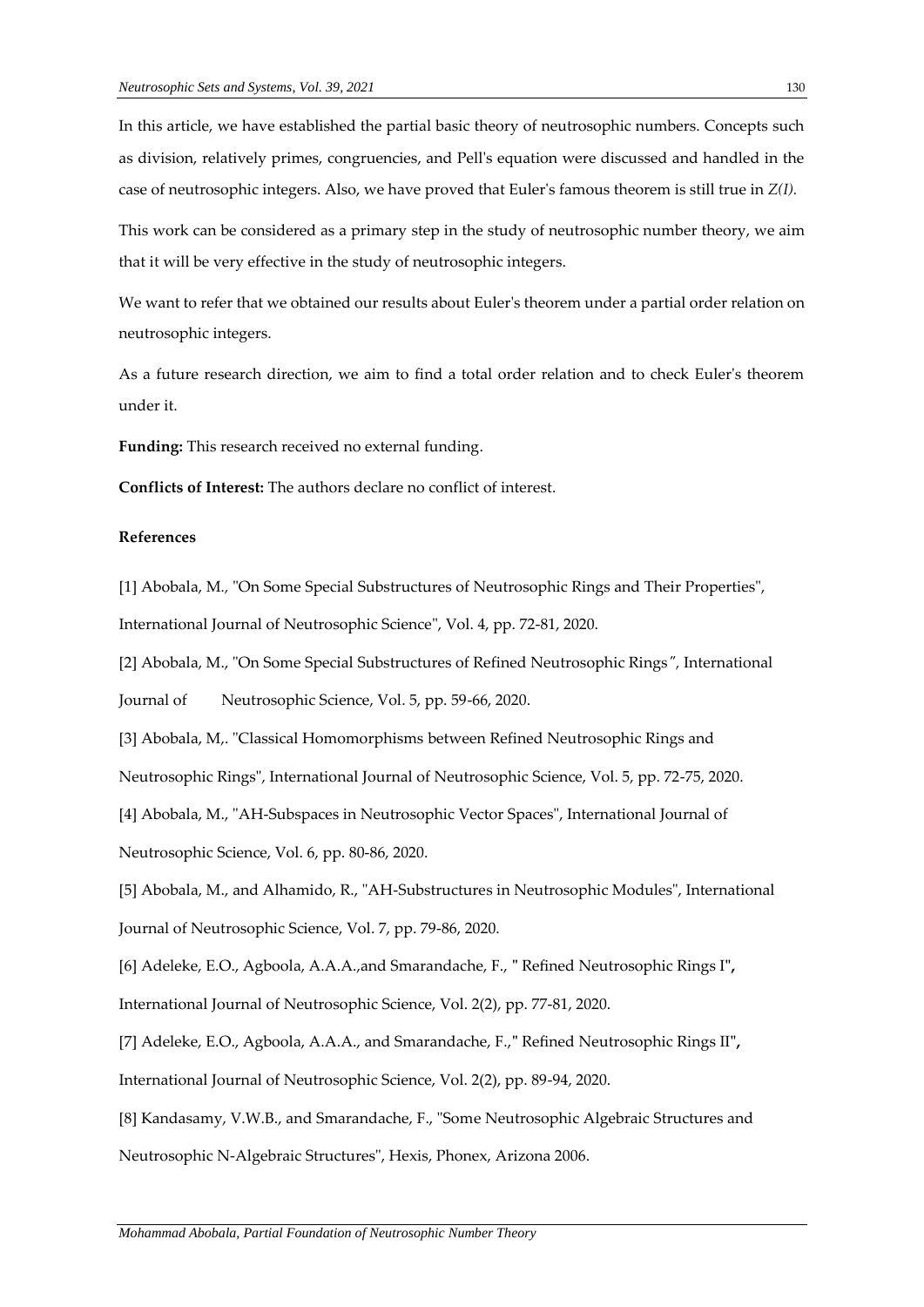[9]. Ceven, Y., and Tekin, S., " Some Properties of Neutrosophic Integers", Kırklareli University Journal of Engineering and Science, Vol. 6, pp.50-59, 2020.

[10]. Sankari, H., " Number Theory", Tishreen University Press, pp. 123-201, 2017.

[11]. Sankari, H,. and Abobala, M., " Neutrosophic Linear Diophantine Equations With Two

Variables", Neutrosophic Sets and Systems, Vol. 38, pp. 399-408 , 2020.

[12] Smarandache, F.," A Unifying Field in Logics: Neutrosophic Logic, Neutrosophy, Neutrosophic

Set, .Neutrosophic Probability and Statistics", American Research Press, Rehoboth, 2003

[13] Abdel-Basset, M., Mai M., Mohamed E., Francisco C., and Abd El-Nasser, H. Z., "Cosine Similarity Measures of Bipolar Neutrosophic Set for Diagnosis of Bipolar Disorder Diseases", Artificial Intelligence in Medicine 101, 2019 , 101735.

[14] Sankari, H., and Abobala, M., "Solving Three Conjectures About Neutrosophic Quadruple Vector Spaces", Neutrosophic Sets and Systems, Vol. 38, pp. 537-543, 2020.

[15].Abdel-Basset, Mohamed, Rehab Mohamed, and Mohamed Elhoseny. A model for the effective COVID-19 identification in uncertainty environment using primary symptoms and CT scans." Health Informatics Journal (2020): 1460458220952918.

[16].Abdel-Basset, M., Mohamed, R., Zaied, A. E. N. H., Gamal, A., & Smarandache, F. (2020).

Solving the supply chain problem using the best-worst method based on a novel Plithogenic model.

In Optimization Theory Based on Neutrosophic and Plithogenic Sets (pp. 1-19). Academic Press.

[17].Sankari, H., and Abobala, M., "n-Refined Neutrosophic Modules", Neutrosophic Sets and Systems, Vol.36, pp. 1-11, 2020.

[18] Sankari, H., and Abobala, M., "AH-Homomorphisms In Neutrosophic Rings and Refined Neutrosophic Rings", Neutrosophic Sets and Systems, Vol. 38, pp. 524-536, 2020.

[19] Abobala, M., " Foundations of Neutrosophic Functional Analysis", (Submitted to Journal)", 2020.

[20].Abdel-Basset, M., Gamal, A., Chakrabortty, R. K., & Ryan, M. A new hybrid multi-criteria decision-making approach for location selection of sustainable offshore wind energy stations: A case study. *Journal of Cleaner Production*, *280*, 124462.

[21]. Abdel-Basset, M., Manogaran, G. and Mohamed, M., 2019. A neutrosophic theory based security approach for fog and mobile-edge computing. *Computer Networks*, *157*, pp. 122-132.